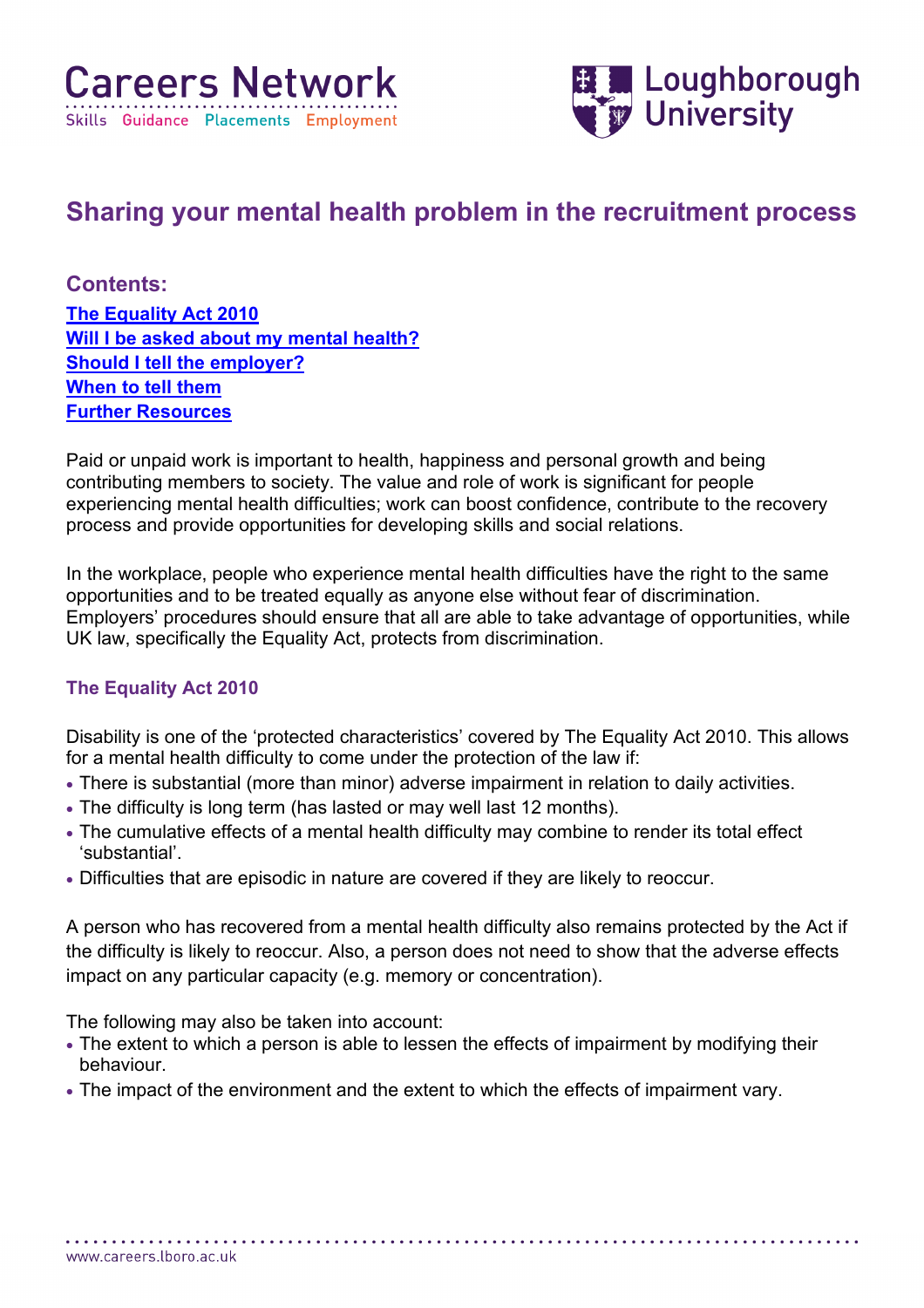#### <span id="page-1-0"></span>**Will I be asked about my mental health?**

Employers are only able to ask about health history if:

- They've offered you a job. You may be asked to complete an employment health questionnaire. At this stage it is unlawful to withdraw a job offer because of a disability.
- A specific ability is intrinsically required, or if not having a set of desirable criteria was a health and safety risk. For example, a lifeguard would be expected to be able to be physically and mentally able to deal with rescuing someone in danger, and therefore health-related information may be required before a job is offered.

## <span id="page-1-1"></span>**Should I tell the employer?**

You can share this information at any time before, during or after the recruitment process but deciding to do so is a personal decision.

#### **Reasons to tell the employer:**

- You should expect to be treated equally regardless of mental health challenges.
- If you do share, you should expect to have some discussion about how your difficulties may or may not affect your performance and work experiences. Having told them, you may feel less pressure in the workplace and potential issues could be headed off before they occur. It might also be better to ask for help when you need it than be seen to be struggling in your role due to something which might easily be supported
- You may be entitled to receive 'reasonable adjustments' under the Equality Act. These adjustments to your work should be designed and implemented to enable you to fulfil the role without being disadvantaged. If you do not tell them, then potentially helpful adjustments will not be given. Mind has a [draft letter](https://www.mind.org.uk/media/1048202/template-letter-discrimination-at-work-1.pdf) to help you start with your request for reasonable adjustments.
- Many employers embrace diversity and focus on a person's ability to do their job rather than the nature of their health or disability:
	- o Some organisations have an Equal Opportunities Policy and are committed to employing without prejudice.
	- o Companies that sign up to the government's 'Disability Confident' scheme should guarantee an interview to all disabled applicants who fulfil the minimum requirements outlined in a job description.
	- o [The Business Disability](https://businessdisabilityforum.org.uk/) Forum is a leading employer membership organisation focusing on developing best practice on disability. Check if the organisation you are applying to is a member of the forum.
	- o You may be eligible for funding through the [Access to Work](https://www.gov.uk/access-to-work) initiative to cover extra costs at work, such as a support worker. Note that you will need evidence to access this.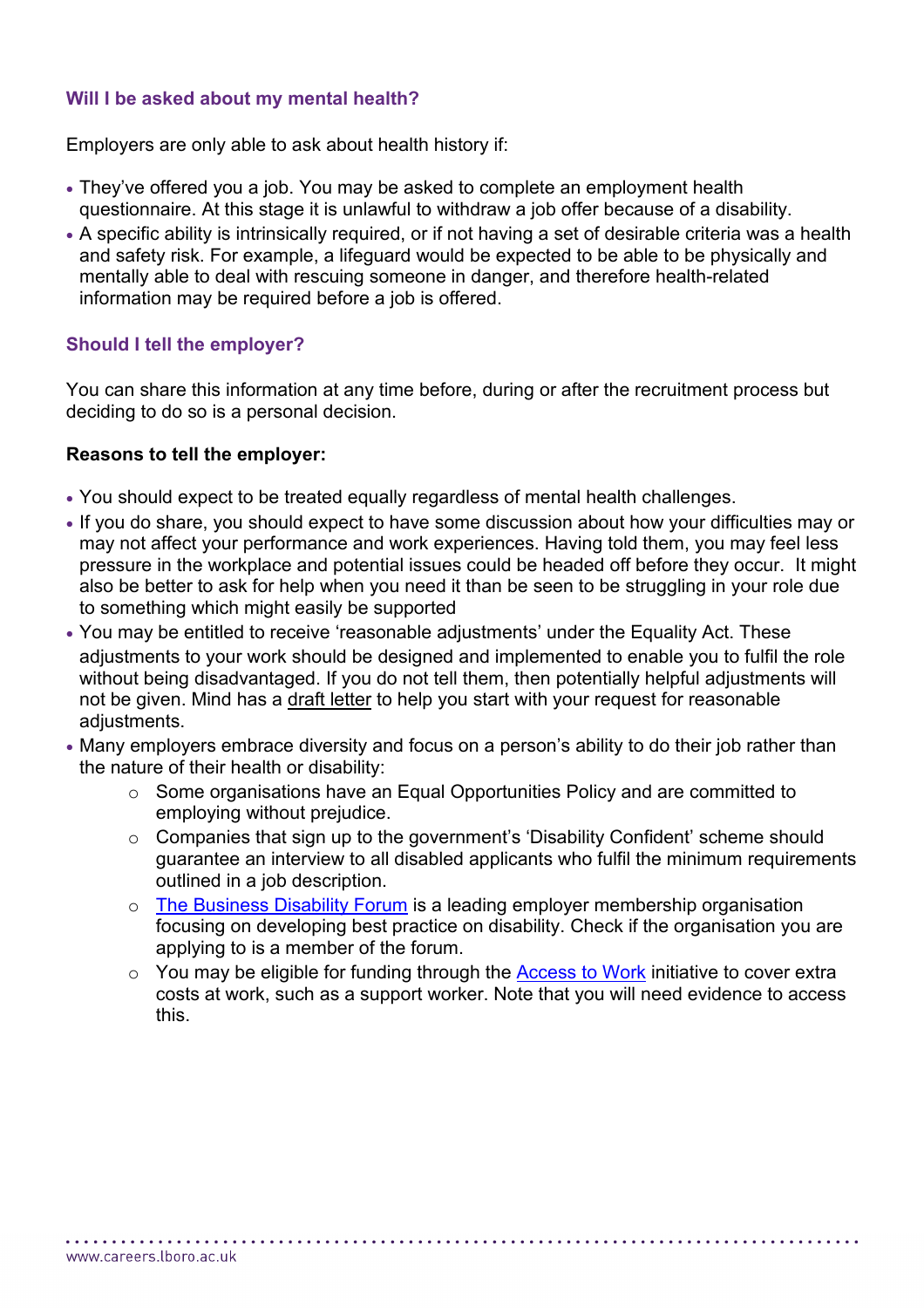## **Reasons why you may choose not to tell the employer:**

- Discussing a mental health issue can be challenging and you may not be ready to share.
- You may fear discrimination and feel judged.
- You may have had previous bad experiences talking about mental health.
- You may feel that you want to keep your health issues private as it may not affect your work performance, or it is not relevant to your ability to do the job.
- The job market is competitive and sharing a mental health issue may make you appear less employable than the next applicant.

If you are unsure about sharing, talking with people you trust and who know you may help you decide. If you need further help and advice on sharing information about a mental health difficulty, you may wish to contact the people mentioned at the end of this guide.

## <span id="page-2-0"></span>**When to tell them**

If you decide to share your mental health information with employers, it can be positive and empowering; you may have a wealth of valuable experiences due to your mental health difficulties including developing coping strategies, getting to know yourself and your capabilities, and increased empathy with others. According to Mind, an estimated 1 in 4 people will experience a mental health problem each year in the UK and 1 in 6 of us have difficulties at any one time, so you will not be alone in disclosing.

#### **You may choose to tell the employer:**

**On application:** Or in a covering letter. Do remember that the information you give at the application stage should be relevant to the job you are applying for.

**During recruitment:** Consider the relevance and what the benefit would be. For example, you may feel that your difficulties need taking into account within the recruitment process itself (e.g. in an assessment centre).

**When a job offer is made:** This might be a good time to think about the acceptance of the role and how your difficulties may affect your performance. It may be helpful to talk to HR to discuss adjustments before starting your job.

**During employment:** You may find that your difficulties are affecting work commitments, or you need time off work for appointments, for example. It could be that you have developed a mental health condition whilst at work, or that it may have deteriorated. You can tell them at this point, potentially to a line manager, colleague you have formed a trusting relationship with or Occupational Health.

If you decide to share your information with the employer, bear in mind that they may not know much about the condition and will not understand how you experience it personally. Therefore, it can be helpful to:

- Consider who you wish to share this information with. It may be a trusted manager, colleague or the HR department.
- Explain how it affects you, and techniques and adjustments that you have found useful previously.

www.careers.lboro.ac.uk